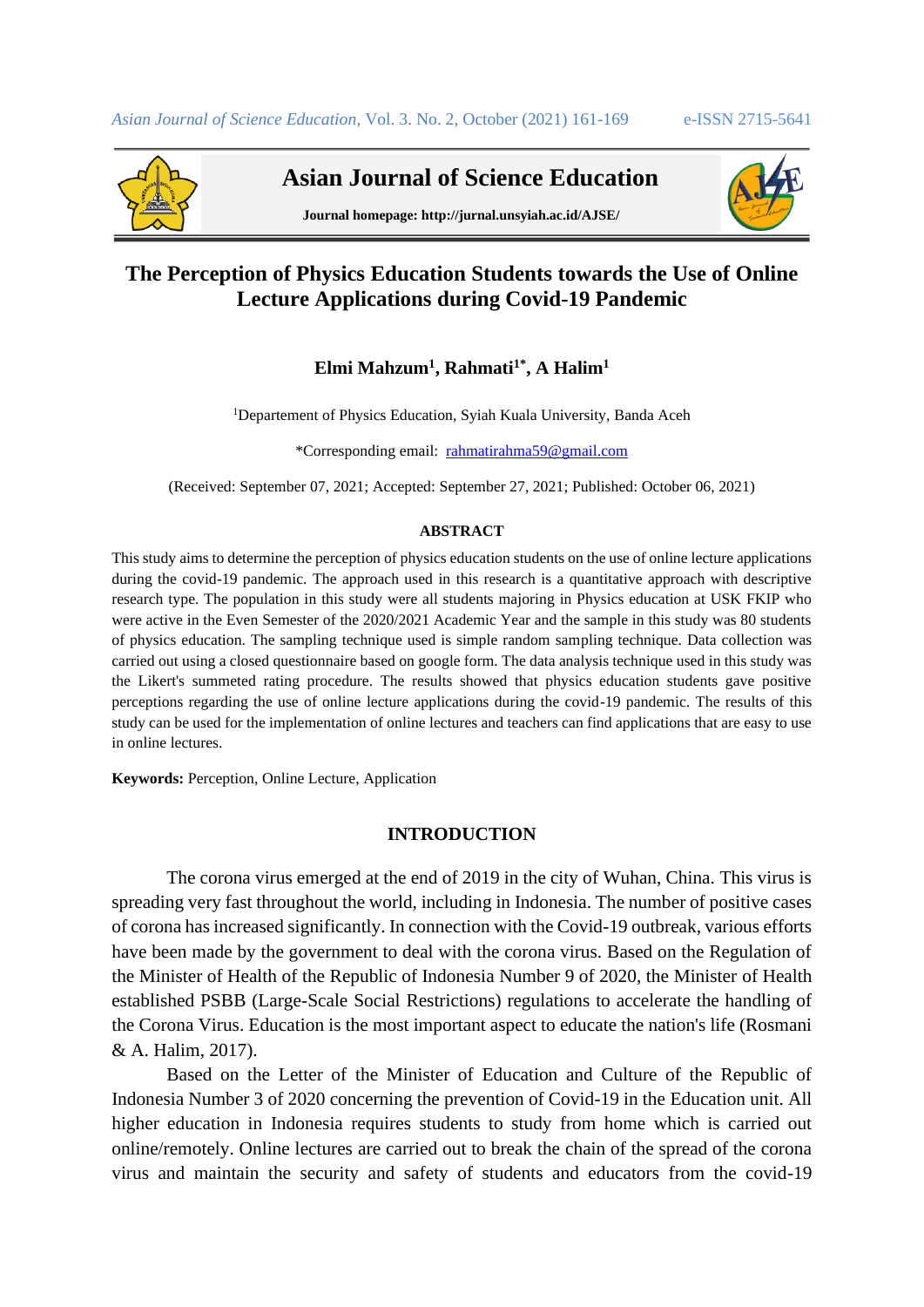outbreak. According to Mustofa, et al (2019) Online lectures are one of the online learning methods that are carried out through the internet network. The internet is one of the technologies to get information quickly and easily (A. Halim, et al., 2019). Internet usage in progress learning will affect student learning outcomes. The use of the internet as a learning resource will affect student learning outcomes, interests, and motivation in learning (A. Halim, 2021; Susanna, et.al., 2021). High motivation can increase interest in learning, so that with interest students will excel (Suwa, et al., 2020). Students need practice directly related to the theory they are learning, so students will be motivated to learn (Oktaviani, et al., 2020).

In connection with the Covid-19 outbreak, the Chancellor of Syiah Kuala University also issued a circular letter number B/1491/UN11/KP.11.00/2020 "Lectures are not closed but the face-to-face implementation method is replaced with other methods, without having to face to face to prevent the corona virus. With this, all faculties at Syiah Kuala University conduct online lectures, including the Faculty of Teacher Training and Education (FKIP) for the physics education study program. Online lectures, teachers must be able to master technology so that the learning process can run smoothly (Fajriana & Safriana, 2021). Physics education lecturers at Syiah Kuala University generally use various applications for conducting online lectures such as e-learning applications, Google Meet, Zoom, Whatsapp Group, Google Classroom, You Tube and E-mail.

E-learning applications are used by students to access lecture materials and collect assignments. The google meet and zoom applications are used by lecturers for online class meetings with students. Through the Whatsapp Group application, students get information about the technical implementation of online lectures. The Google Classroom application is used by students for attendance, accessing lecture materials and collecting assignments. You Tube is used by students to access videos related to lecture material. E-mail is used by students to collect lecture assignments.

The use of various applications in online lectures gives rise to different student perceptions. Perception is the interpretation of an object, event or information based on the life experience of someone who does that interpretation (Tarmiji, et al., 2016). Student perceptions related to the use of online lecture applications can be in the form of positive perceptions or negative perceptions.

Several studies have been conducted to determine student perceptions of the use of online lecture applications. Based on the research results of Mulyana, et al (2020) with the title Student perceptions of the use of online lecture applications during the covid-19 outbreak, the results of this study stated that the implementation of online lectures received a positive response from students and students were willing to take online lectures. The limited internet access quota is an obstacle for students to take online lectures. Students also receive support from their families to attend online lectures at home. Students gave positive responses regarding the use of the Google Classroom and Whatsapp Group applications in online lectures because they are flexible, internet quota friendly and easy to use. Then the results of research conducted by Wulandari & Gusti (2020) entitled Dramatic online learning during the covid-19 pandemic (Study on the perceptions of Undiksha PGSD students). The results of this study stated that students gave positive perceptions regarding online learning. Students give positive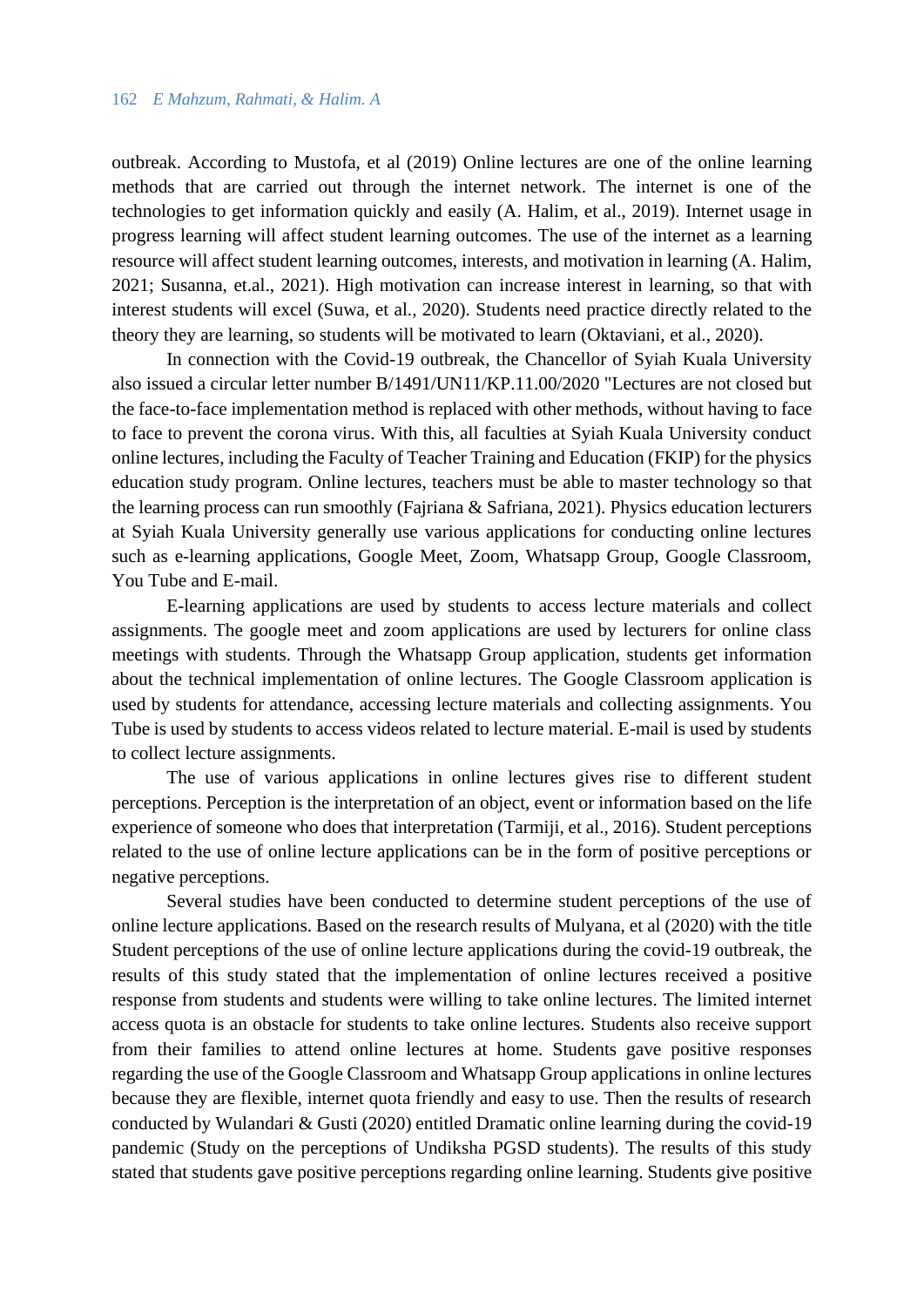perceptions related to the competence of lecturers, learning processes and media, facilities and infrastructure and physiological conditions. Then the results of research conducted by Marlinsa, et al (2021) entitled Evaluation of the science learning process at SMPN 5 Bengkulu based online during the pandemic. The results of this study stated that students were quite happy to take part in online learning, the whatsapp group application was effectively used in online learning, and cellphones were used by students to participate in online learning.

## **Problem of Research**

During online lectures, students experience various problems in the learning process. Students who are not familiar with online lectures will experience problems and need adjustments (Mulyana, 2020). Various obstacles experienced by students in online lectures and expectations that are not in accordance with reality will lead to many perceptions from students (Nurlia, 2021). The use of inappropriate applications in online lectures will also cause problems in online lectures. The use of various applications in online lectures gives rise to different student perceptions.

## **Research Focus**

Based on the description of the problem above, the author conducted a study entitled "Perceptions of Physics Education Students on the Use of Online Learning Applications During the Covid-19 Pandemic"

## **METHODOLOGY OF RESEARCH**

## **General Background of Research**

The place chosen to conduct this research is the Department of Physics Education, Faculty of Teacher Training and Education, Syiah Kuala University. While the time of this research was carried out on May 25, 2021 to June 3, 2021.

## **Subject of Research**

The sample in this study were 80 students majoring in Physics Education at Syiah Kuala University. The sampling technique used is simple random sampling technique.

## **Instrument and Procedures**

This study uses a questionnaire to determine the perception of physics education students on the use of online lecture applications. This research questionnaire consists of two aspects, namely aspects of perception in participating in online lectures and aspects of using online lecture applications. The perception aspect consists of 4 indicators, namely: experience, needs, assessments and expectations in attending online lectures. While the aspect of application use consists of 4 indicators, namely: participation in online lectures, application use, convenience of using applications and availability of online lecture infrastructure.

The approach used for this research is a quantitative approach. The type of research used in this research is descriptive research. Descriptive research was chosen to determine the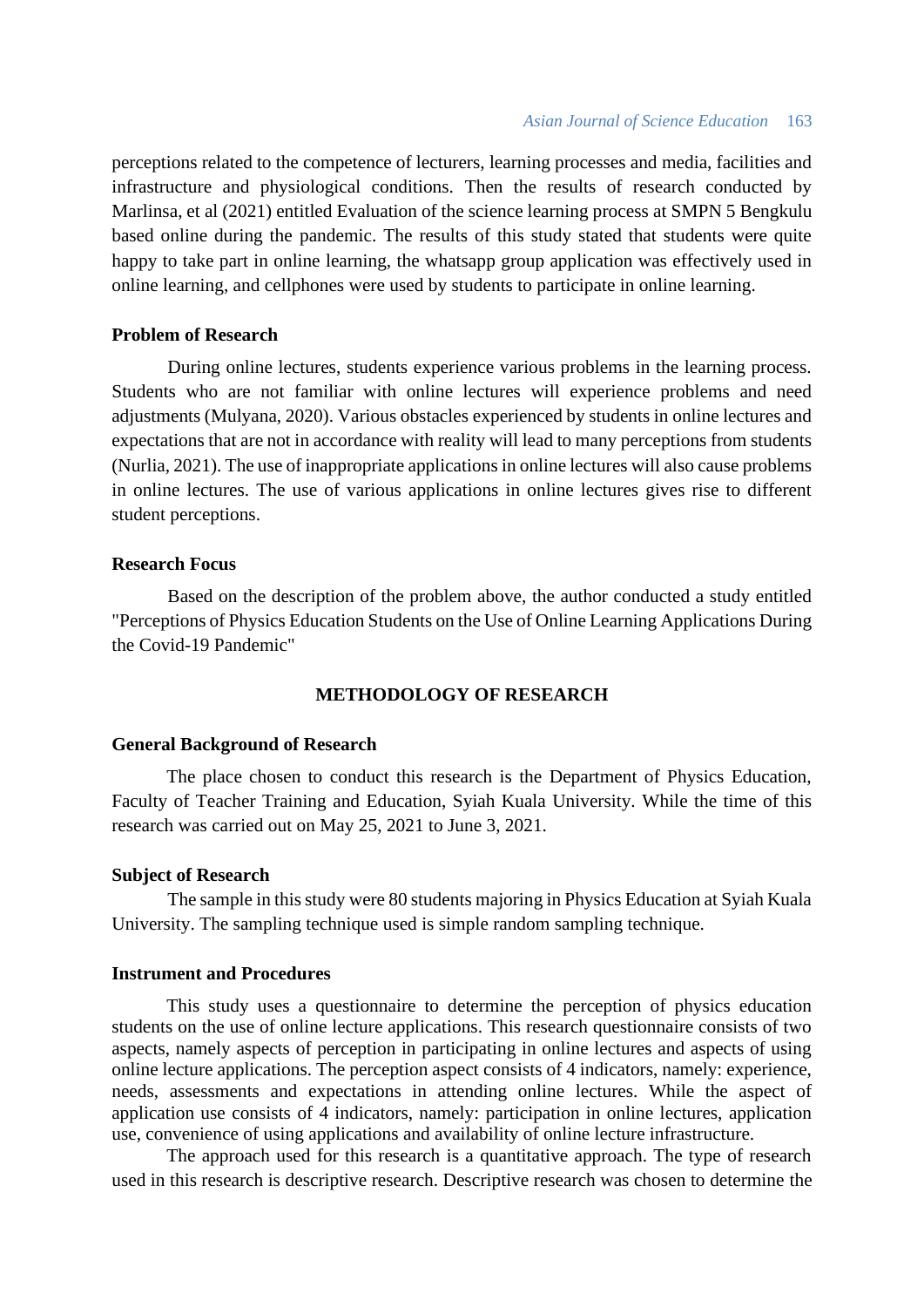## 164 *E Mahzum, Rahmati, & Halim. A*

perception of physics education students in attending online lectures. The data collection method used in this study was a questionnaire/questionnaire. The type of questionnaire used in this study is a closed questionnaire with alternative answer choices. The type of scale used is the Likert Scale. This questionnaire (questionnaire) was compiled with 5 alternative answers for determining the score of the instrument answers using a Likert scale with the following alternative answers:

| Table 1. Likert scale scoring criteria |
|----------------------------------------|
| <b>Score</b>                           |
|                                        |
|                                        |
|                                        |
|                                        |
|                                        |
|                                        |

(Source: Yusrizal, 2016)

## **Data Analysis**

The questionnaire data obtained from the research results were analyzed descriptively. To calculate the total score of each respondent, that is by adding up the scores of each item obtained using the Likert's Summeted Rating procedure. The difference in the number of scores obtained can be interpreted as a difference in attitude, positive or negative. (Yusrizal, 2016). To assess the attitude of individuals or groups (average score), that is by comparing the scores obtained with certain criteria. To determine the category from the aspect of perception and use of the application, that is by calculating the overall score of each aspect. The questionnaire consists of 5 (five) scales so that to determine the category is to determine the maximum, minimum, median, quartile 1 score and determine the quartile 3 score.

After getting the value, then determining the scale of each statement item for each aspect is as follows:



 **Figure 1**. *Likert's Summeted Rating*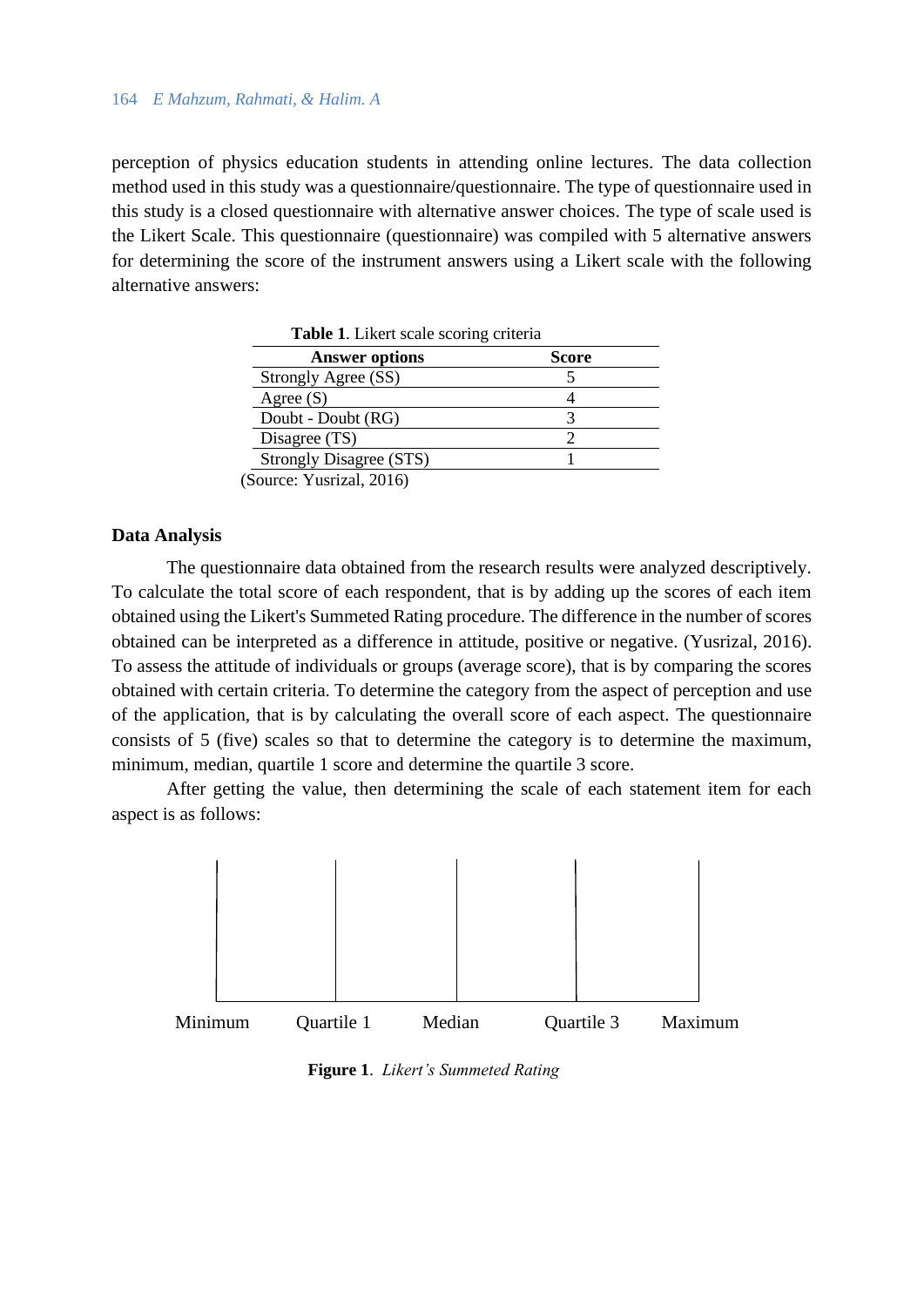#### *Asian Journal of Science Education* 165

|        | <b>Interval Skor</b>                                                                                                                                                                                                                                                                                                               | Category          |
|--------|------------------------------------------------------------------------------------------------------------------------------------------------------------------------------------------------------------------------------------------------------------------------------------------------------------------------------------|-------------------|
|        | Quartile $3 \leq X <$ Max score                                                                                                                                                                                                                                                                                                    | Strongly agree    |
|        | Median $\leq X <$ Quartile 3                                                                                                                                                                                                                                                                                                       | Agree             |
|        | Quartile $1 \leq X$ < median                                                                                                                                                                                                                                                                                                       | Do not agree      |
|        | Minimum score $\leq X$ < Quartile 1                                                                                                                                                                                                                                                                                                | Strongly disagree |
| $\sim$ | $\mathbf{v}$ $\mathbf{v}$ $\mathbf{v}$ $\mathbf{v}$ $\mathbf{v}$ $\mathbf{v}$ $\mathbf{v}$ $\mathbf{v}$ $\mathbf{v}$ $\mathbf{v}$ $\mathbf{v}$ $\mathbf{v}$ $\mathbf{v}$ $\mathbf{v}$ $\mathbf{v}$ $\mathbf{v}$ $\mathbf{v}$ $\mathbf{v}$ $\mathbf{v}$ $\mathbf{v}$ $\mathbf{v}$ $\mathbf{v}$ $\mathbf{v}$ $\mathbf{v}$ $\mathbf{$ |                   |

**Table 2**. Of Scoring Category Score Limits

(Source : Yusrizal, 2016:351)

#### **RESULTS AND DISCUSSION**

| <b>Aspect</b> | <b>Indicator</b>                                       | <b>Score Per</b><br><b>Indicator</b> | Category       |
|---------------|--------------------------------------------------------|--------------------------------------|----------------|
|               | Experience                                             | 1.438                                | angree         |
|               | 2. Needs                                               | 963                                  | strongly agree |
| Perception    | 3. Rating                                              | 646                                  | strongly agree |
|               | 4. Hope                                                | 355                                  | strongly agree |
| Total score   |                                                        | 3.402                                | strongly agree |
|               | 1. Articipation in online lectures                     | 648                                  | strongly agree |
| Application   | 2. Use of online college applications                  | 4.485                                | strongly agree |
| usage         | 3. Convenience of using online lecture<br>applications | 2.250                                | strongly agree |
|               | 4. Availability of online lecture infrastructure.      | 1.326                                | strongly agree |
| Total score   |                                                        | 8.709                                | strongly agree |

## **Table 3**. Perception Research Data and application usage

Source: Data Processing Results, 2021.

#### **1. Perception of Joining Online Classes**

Based on the results of research on aspects of student perception in taking online lectures, students gave positive perceptions about online lectures. Students give positive perceptions about their experiences, needs, assessments, and expectations in online lectures.

In the experience indicator, students gave positive perceptions regarding the online teaching and learning process. Students have the perception that students are not constrained by the online teaching and learning process. This is supported by previous research which states that students have positive perceptions regarding aspects of teaching and learning in online learning. Students are not constrained to participate in online lectures, both the lecture schedule and the suitability of the material with the lecture contract. Online lectures can also be accessed easily, and make it easier for students to send assignments (Saragih, et al., 2020).

On the indicators of need, students gave positive perceptions regarding the needs of students in attending online lectures. To take online lectures, students need learning media and learning methods that can help students understand the lecture material. Students also need a variety of learning resources in order to master the lecture material. This is supported by previous research which states that students need methods, media and learning resources so that learning objectives are achieved. Students need a variety of learning methods that can provide new knowledge, attitudes and skills. Students also need learning media that can help students better understand the lecture material. Students also need learning resources that are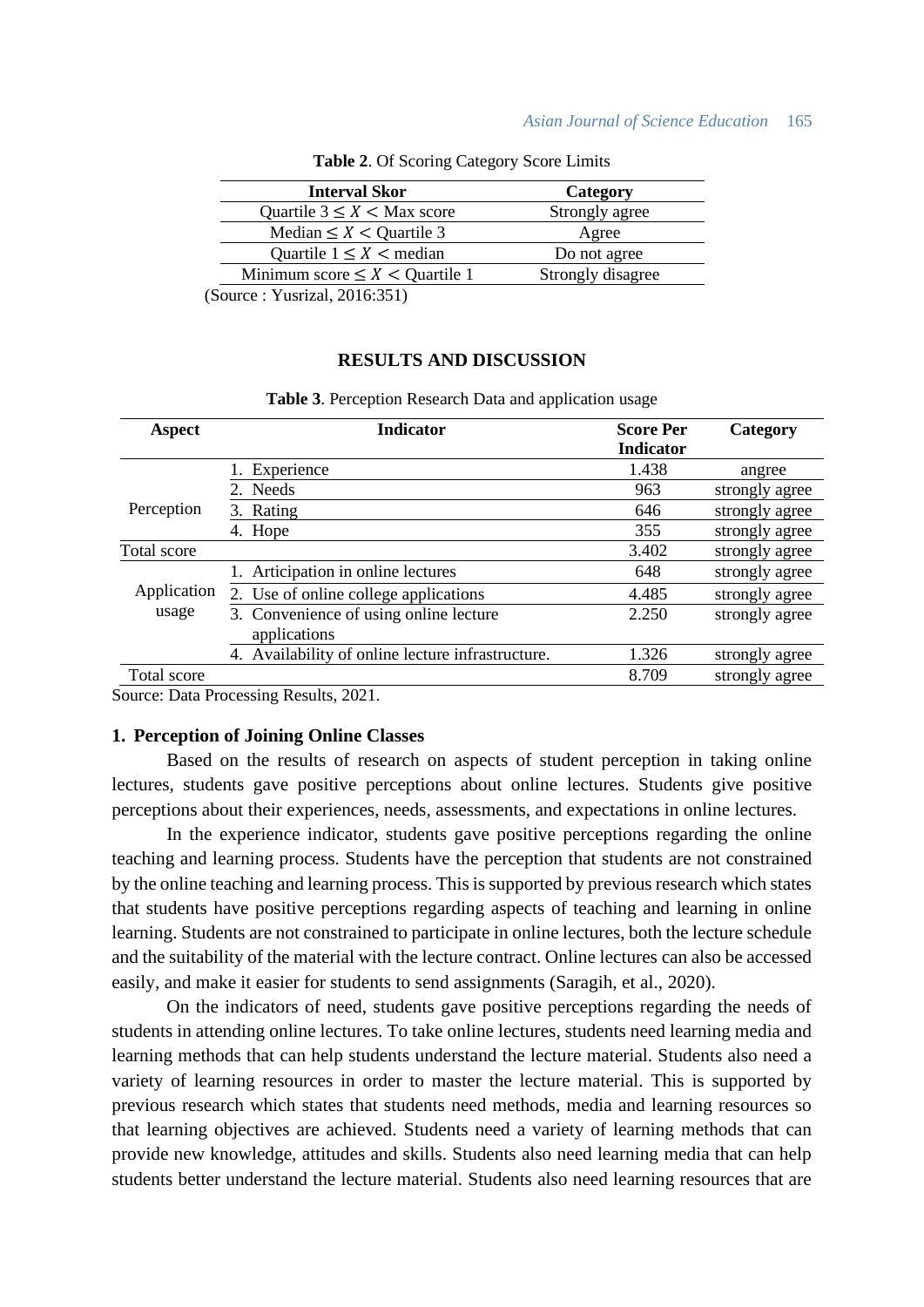varied, interactive and directly related to real life. So that learning objectives can be achieved optimally (Alfiriani, 2017).

In the assessment indicators, students give positive perceptions regarding the assessments that lecturers give in online lectures. Students perceive that even though lectures are conducted online, lecturers still provide an assessment of student assignments. This is in accordance with the results of research which states that through online lectures students can get assignment scores and attendance scores. Students also get exposure to lecture material and assignments (Mulyana, 2020).

On the expectation indicator, students give positive perceptions regarding expectations in attending online lectures. This shows that although lectures are conducted online, students have high expectations in online lectures. Students will study hard to get good grades to achieve their goals. This is in accordance with the theory which explains that because of the urge to achieve goals, students will be serious in learning and understanding lessons (Sukmawati, 2019).

Based on the results of research on the perception aspect, students gave positive perceptions about online lectures. Students must take online lectures because of directions from the university leadership to take online lectures. Students must comply with these directives in order to complete their studies. Students also gave positive perceptions regarding the teaching and learning process in online lectures and assignment assessments. Students need methods, media, and learning resources in order to understand lecture material online. Students have high expectations from online lectures so that they can complete their studies on time. This is in accordance with the results of the study which stated that students gave positive perceptions regarding online learning. Students give positive perceptions regarding lecturer competencies, processes, learning media, facilities and infrastructure and physiological conditions (Wulandari & Gusti, 2020).

#### **2. Use of Online Lecture Applications**

Based on the results of research on aspects of the use of online lecture applications, students gave positive perceptions about participation in online lectures, the use of online lecture applications, the convenience of using online lecture applications, and the availability of online lecture infrastructure.

On indicators of online lecture participation, students gave positive perceptions regarding student participation in online lectures. This is because the direction from the university leadership must be obeyed by students to take online lectures, so students must comply. This is supported by previous research which states that students have a positive perception of the implementation of online lectures and are always willing to follow it. Families also support students to take online lectures (Mulyana, et al., 2020).

On the indicators of the use of online lecture applications, students gave positive perceptions regarding the applications that lecturers use in online lectures. Students have a positive perception regarding the use of the google meet application, zoom, whatsapp group, google classroom, you tube, e-learning and e-mail in online lectures. Based on the results of the study, the whatsapp group application obtained a higher score than other applications.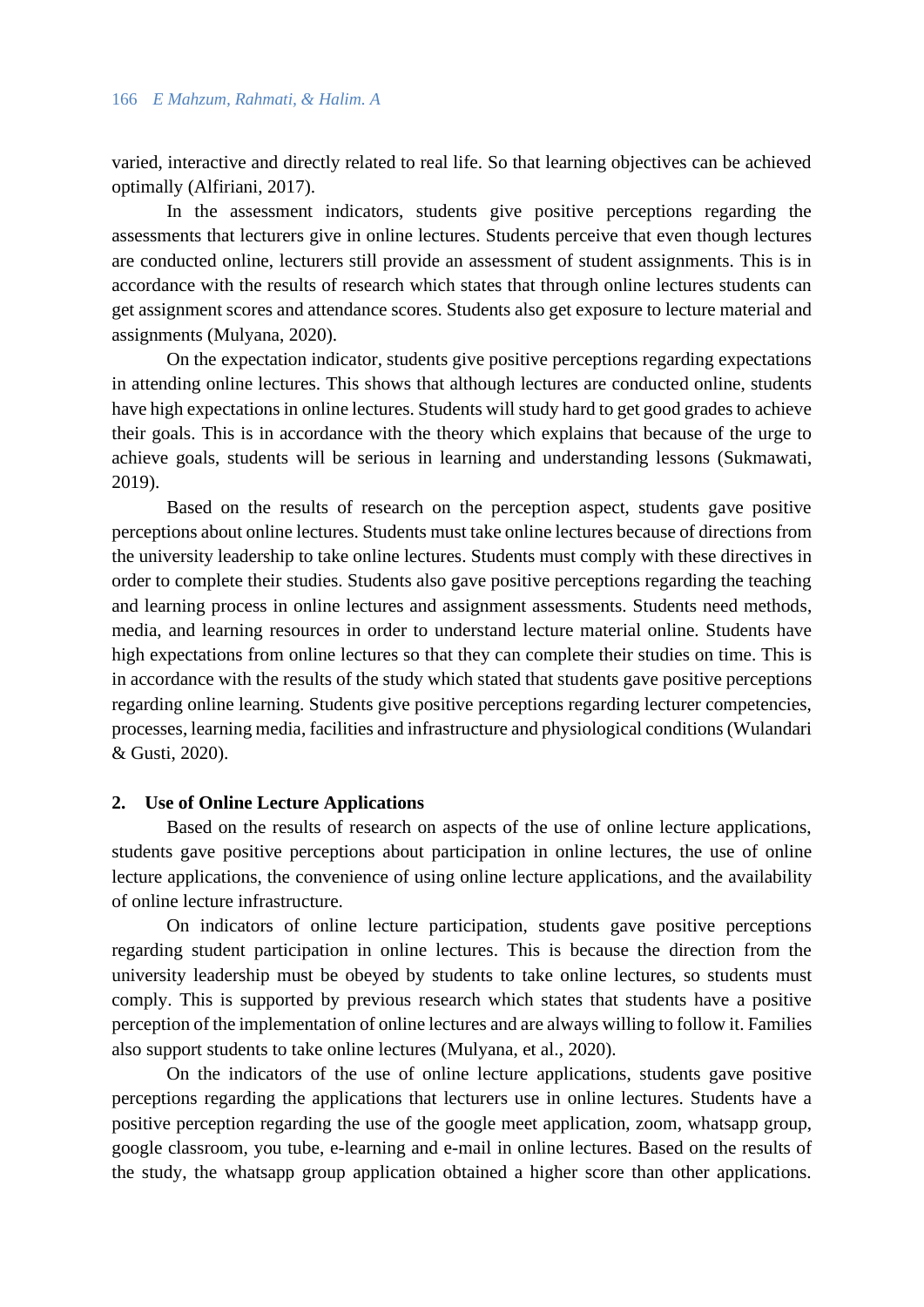#### *Asian Journal of Science Education* 167

Students perceive that the whatsapp group application is often used in online learning because it is flexible and easy to use. This is in accordance with the results of the study which stated that the WhatsApp group application received a positive response from students because it was flexible and easy to use (Mulyana, 2020).

On the indicator of the convenience of using the application, students have a positive perception regarding the convenience of the whatsapp group application in online lectures, the whatsapp group gets a higher score than other applications. Whatsapp Group is convenient to use because it is easy to access and friendly to internet quota. This is in accordance with the results of research which states that the WhatsApp group application is convenient to use for taking online lectures (Mulyana, 2020).

On the indicator of the availability of online lecture infrastructure, students gave a positive perception regarding the availability of facilities and infrastructure to attend online lectures. Students have smartphones and laptops to take online lectures. Parents will try to provide for their children's needs to attend lectures, so that their children can complete their studies on time. Students also have a quota and internet network to take online lectures. Students get internet quota from the government so that students can take online lectures. This is in accordance with the results of research which states that students have infrastructure that supports them to take online lectures (Fitriani, 2021).

Based on the results of research on the aspect of using applications in online lectures, students gave positive perceptions regarding the use of online lecture applications. Students agree to use the whatsapp group application in online lectures because it is convenient to use, flexible and easy to use. Students always take online lectures because of directions from the university leadership and get support from their families. Students also have the facilities and infrastructure that support them to take online lectures. Students get internet quota from the government to take online lectures. This is in accordance with the results of previous studies which stated that students gave a positive response to the implementation of online lectures and were willing to always take online lectures. Students gave a positive response regarding the use of the whatsapp group application in online lectures because it is flexible, internet quota friendly and easy to use (Mulyana, 2020). This is also in accordance with the results of research (Safura, 2021) which states that students give positive perceptions regarding online learning. Online learning can help students improve learning, generate motivation to learn and understand lecture material.

## **CONCLUSIONS**

Based on the results of research and data analysis in this study, it can be concluded that physics education students gave a positive perception of the use of online lecture applications during the covid-19 pandemic. The results of this study can be used for the implementation of online lectures and teachers can know applications that are easy to use in online lectures.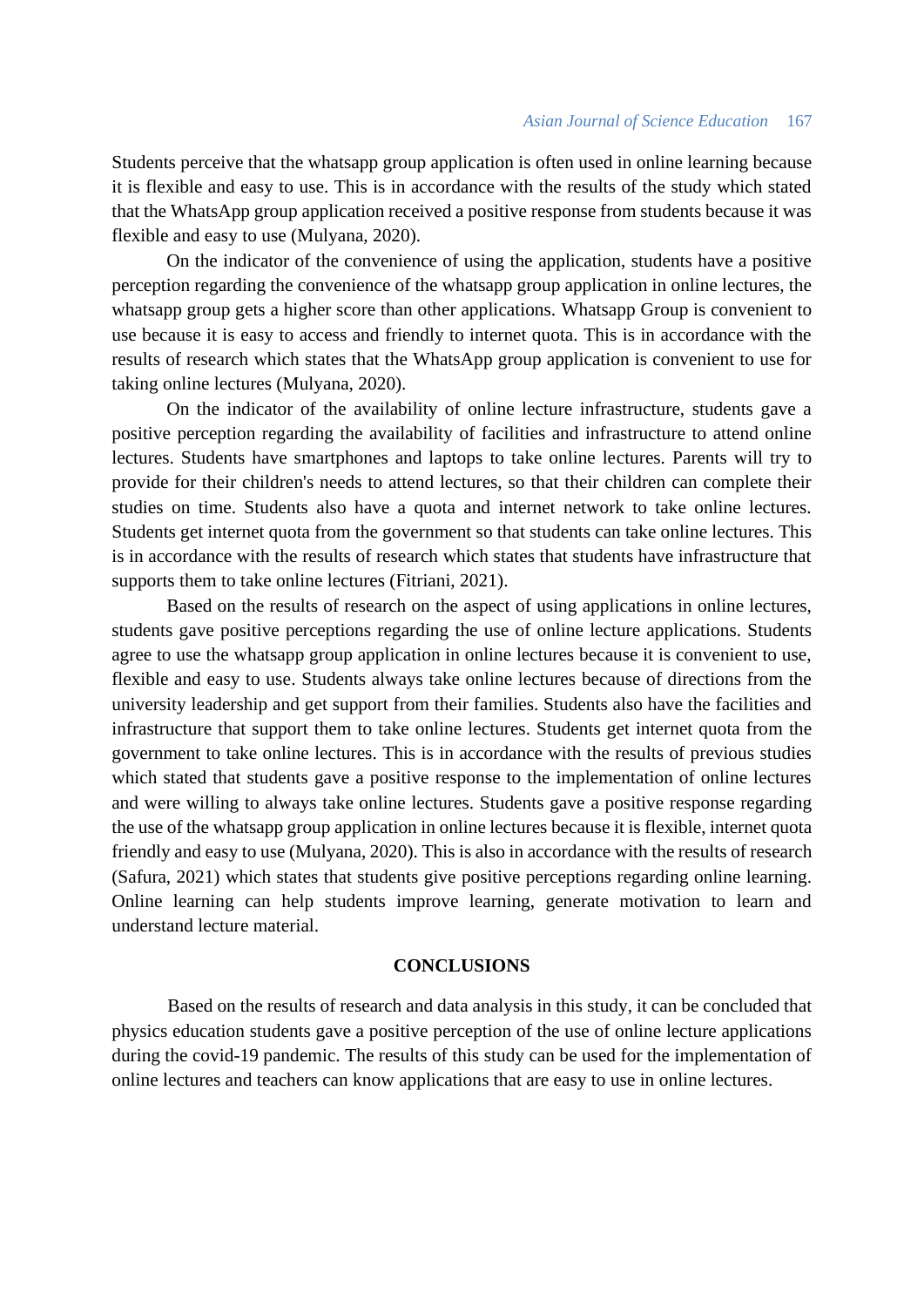## **Acknowledgements**

Thanks are conveyed to all parties who have helped carry out the research in this thesis and also helped write this article so that it is complete.

## **References**

- A. Halim, dkk (2021). Relationship Between The Use Of The Internet As A Learning Resource And Physics Learning Outcomes. *Journal of Physics: Conference Series*, 1-7.
- A. Halim, dkk (2019). The Impact Of The Use of The Internet On The Learning Outcomes In Physics For High School Student. *Journal of Physics: Conference Series*. 1-7.
- Alfiriani, A., Hutabri, E., & Pratama, A. (2017). Analisis Kebutuhan Belajar Mahasiswa Pada Mata Kuliah Strategi Pembelajaran TI. *In Seminar Nasional Pendidikan IPA 2017.* (Vol. 2).
- Fajriana & Safriana. (2021). Analisis Kesiapan Guru Fisika dan Matematika Dalam Pembelajaran Daring. *Jurnal Pendidikan Sains Indonesia*. 9(2): 293-304.
- Fitriani, Rita. (2021). Kesiapan Mahasiswa Calon Guru Mengikuti Pembelajaran Fisika Secara Daring Saat Pandemi Covid-19. Indonesian Journal Of Intellectual Publication. 1(2): 90- 96.
- Marlinsa, Engga., dkk. (2021). Evaluation of the Science Learning Process At SMPN 5 Bengkulu Based Online During the Pandemic. *Asian Journal of Science Education.* 3(1): 37-43.
- Mulyana, Mumuh, dkk. (2020). Persepsi Mahasiswa Atas Penggunaan Aplikasi Perkuliahan Daring Saat Wabah Covid-19. *JAS-PT: Jurnal Analisis Sistem Pendidikan Tinggi*. 4(1): 47-56.
- Mustofa, Mokhamad Iklil, dkk. (2019). Formulasi Model Perkuliahan Daring Sebagi Upaya Menekan Disparitas Kualitas Perguruan Tinggi (Studi terhadap website pditt.belajar.kemendikbud.go.id). *WJIT : Walisongo Journal of Information Technology,* 1(2): 151-160.
- Nurlia, N., & Anggo, S. (2021). Persepsi Mahasiswa Pendidikan Biologi Terhadap Perkuliahan Daring Pada Masa Pandemi Covid-19. *Bioedusiana: Jurnal Pendidikan Biologi* 6(1): 61- 69.
- Oktaviani, D., Ngadimin & A Halim (2020). The Ability Of Students In Using Length Measuring Instruments At State High School. *Asian Journal Of Science Education.* 2(1): 11-17.
- Rosmani & A. Halim. (2017). Analisis Perbandingan Hasil Belajar Kimia Siswa Terhadap Penerapan KTSP dan Kurikulum 2013 di Beberapa Sekolah Favorit di Banda Aceh. *Jurnal Pendidikan Sains Indonesia*. 5(1): 94-101.